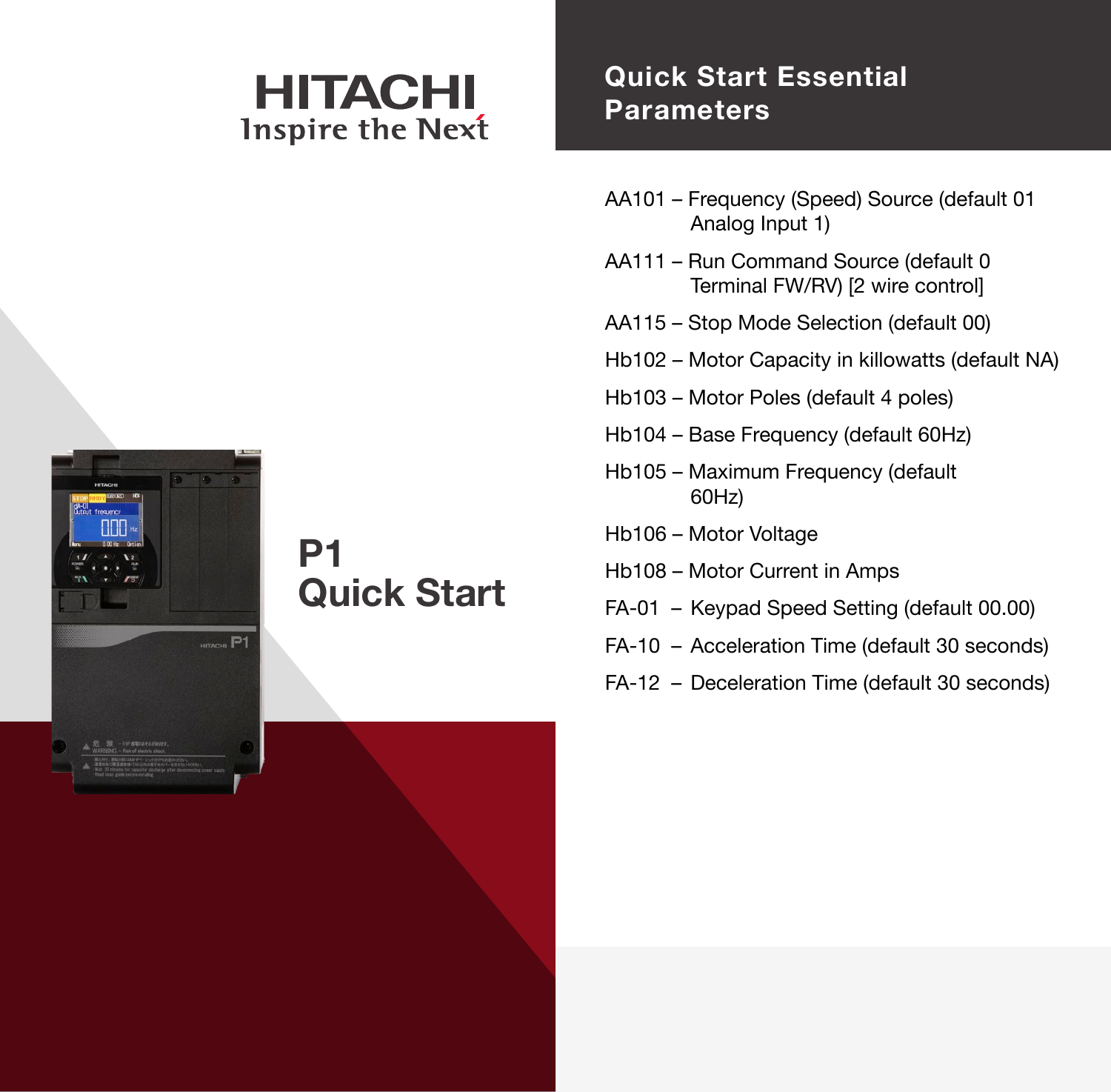## **To Enter Programming Mode and Use the P1 Keypad for Programming**

## **To Set the Motor Data**

#### **KEYPAD FUNCTIONS**

The top buttons numbered 1 and 2 are soft keys as they change functions with different programming screens.

- **A** The direction pad is used to navigate through parameters
- **B** The center of the direction pad is the Enter key (ο)
- **C** Run is the Green bottom left key
- **D** Stop is the Red bottom right key

Now you are ready to program your P1 drive.



The parameters are grouped together intuitively for simple programming.

- **1** Press the 1 (Menu) soft key to enter Programming Mode
- **2** Press enter to select Scroll Mode
- **3** Press down until H: Motor Control is reached
- **4** Press the enter key
- **5** Press the 2 (Next Gr.) soft key until Hb parameters are reached. If you go too far, keep pressing the 2 key and the parameter list will swing back around to the HA group
- **6** Enter the motor data in the parameters listed below
	- Hb102- Motor Capacity (kw)
	- Hb103- Motor Poles
	- Hb104- Base Frequency (Hz)
- Hb105- Max Frequency (Hz)
- Hb106- Motor Voltage (VAC)
- Hb108- Motor Current (Amps)
- **7** Press 2 (Save) soft key to save the data for each parameter.

**BE SURE TO PRESS 2 (SAVE) SOFT KEY TO SAVE THE DATA TO EEPROM**

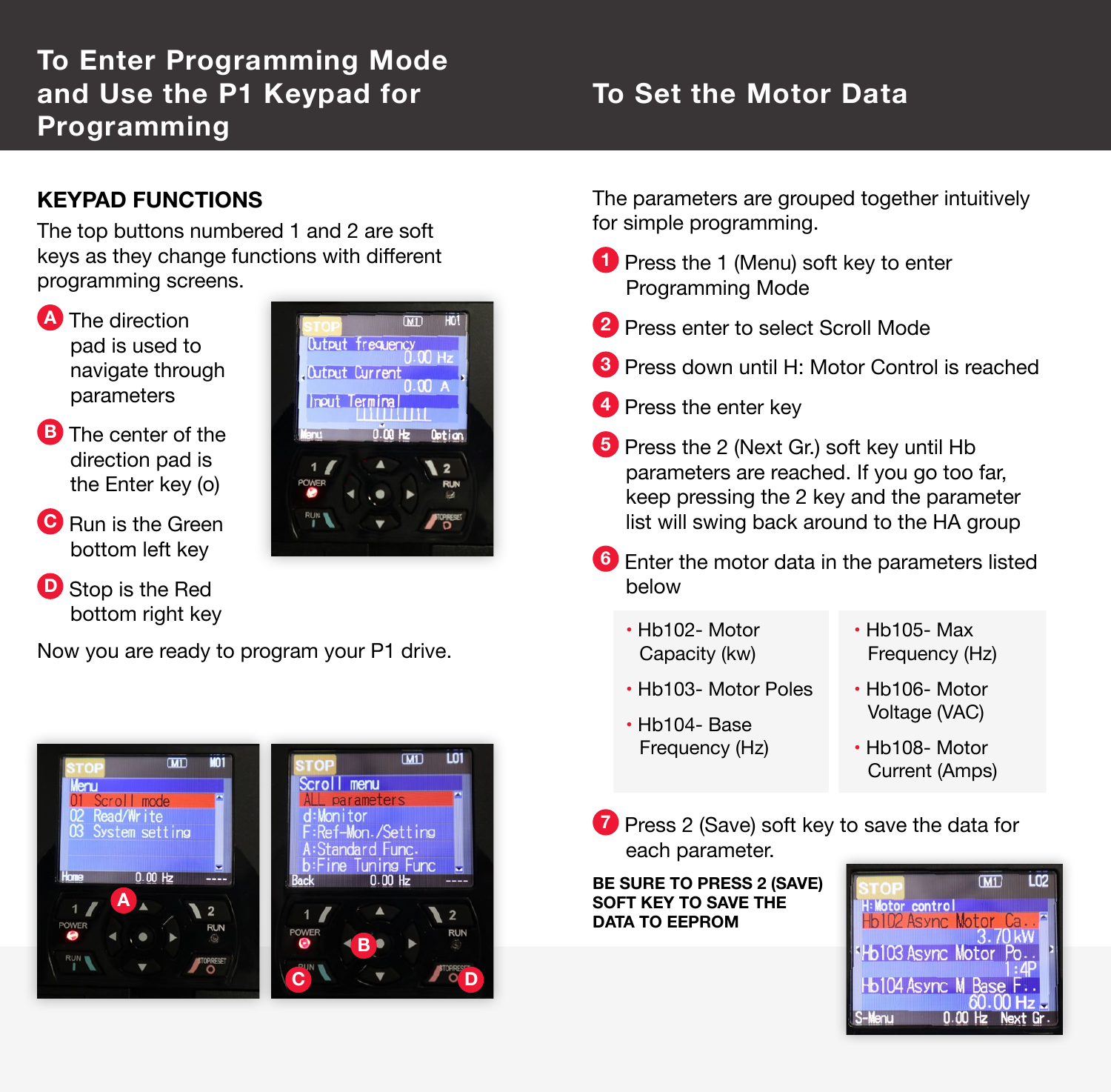## **To Set the Speed Reference**

### **To Set the Run Command Source**

- **1** Press the 1 (Menu) soft key to enter Programming Mode
- **2** Press enter to select Scroll Mode
- **3** Press down until A: Standard Functions is reached
- **4** Press the enter key
- **5** Press enter to select parameter AA101
- **6** Select the speed reference from the options below
	- 1- Analog Input 1 (Ai1)
- 9- Option 1 10- Option 2 11- Option 3
	- 2- Analog Input 2 (Ai2)
	- 3- Analog Input 3 (Ai3)
	- 4- Analog Input 4 (Ai4)
	- 5- Analog Input 5 (Ai5)
	- 6- Analog Input 5 (Ai6)
	- 7- Keypad (parameter FA-01)
	- 8- RS485 (Modbus communication)

**7** Press 2 (Save) soft key to save the data

**BE SURE TO PRESS 2 (SAVE) SOFT KEY TO SAVE THE DATA TO EEPROM**

13- Pulse Train (Opt) 14- EzSq (Easy Sequence Programming)

12- Pulse Train (In)

- 15- PID
- 16- VR (Potentiometer on Keypad)

 $\sqrt{M_1}$  $\overline{102}$ **A:Standard Func** 01:Term.[Ai1 AA102 Sub Speed sour... 00:Disable AA104 Sub Speed set  $0.00$  Hz Next

- **1** Press the 1 (Menu) soft key to enter Programming Mode
- **2** Press enter to select Scroll Mode
- **3** Press down until A: Standard Functions is reached
- **4** Press the enter key
- **5** Press down key until AA111 is reached
- **6** Press enter to select parameter AA111
- **7** Now you can select the Run Command Source from the options below
	- 0- Terminal (FW)/ (RV) 4- Option-1
	- 1- 3 Wire
- 5- Option-2
- 2- Runkey (Keypad) 6- Option-3
- 3- RS485

**8** Press 2 (Save) soft key to save the data

#### **BE SURE TO PRESS 2 (SAVE) SOFT KEY TO SAVE THE DATA TO EEPROM**

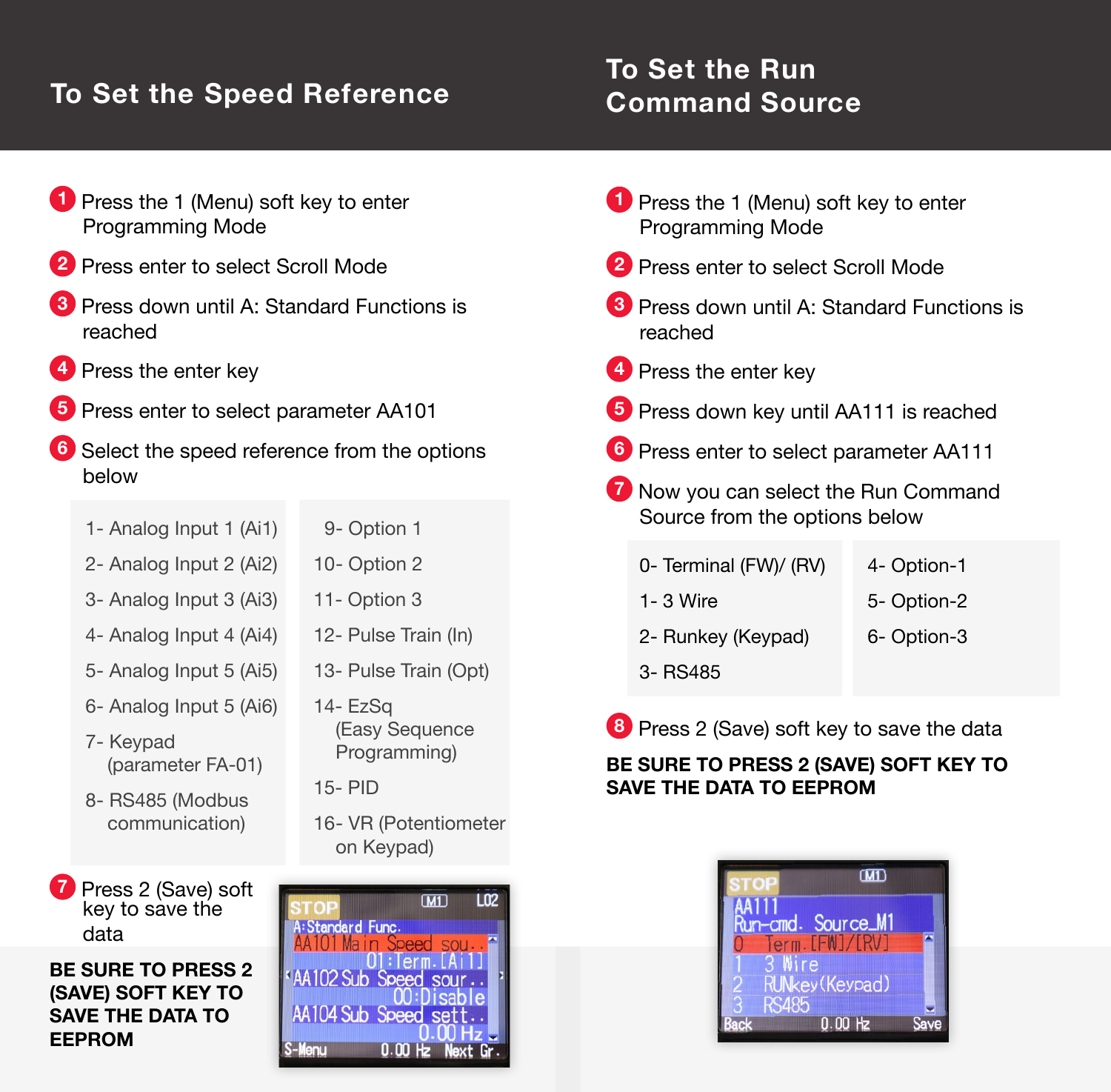## **To Set the Speed in Hz Using the Keypad Parameters**

### **To Set the Acceleration and Deceleration Times**

- **1** Press the 1 (Menu) soft key to enter Programming Mode
- **2** Press enter to select Scroll Mode
- **3** Press down until F: Ref-Mon./Setting is reached
- **4** Press the enter key
- **5** Press enter to select parameter FA-01
- **6** Now you can select the Running speed using the Direction keys on the direction keypad
- **7** Press 2 (Save) soft key to save the data

This parameter can be changed while the motor is running or stopped

#### **BE SURE TO PRESS 2 (SAVE) SOFT KEY TO SAVE THE DATA TO EEPROM**

- **1** Press the 1 (Menu) soft key to enter Programming Mode
- **2** Press enter to select Scroll Mode
- **3** Press down until F: Ref-Mon./Setting is reached
- **4** Press the enter key
- **5** Press the down key until FA-10 (Acceleration) or FA-12 (Deceleration) is reached
- **6** Press enter to select parameter FA-10 for Acceleration or FA-12 for Deceleration
- **7** Now you can adjust the Accel/Decel time using the Direction keys on the direction keypad
- **8** Press 2 (Save) soft key to save the data

#### **BE SURE TO PRESS 2 (SAVE) SOFT KEY TO SAVE THE DATA TO EEPROM**